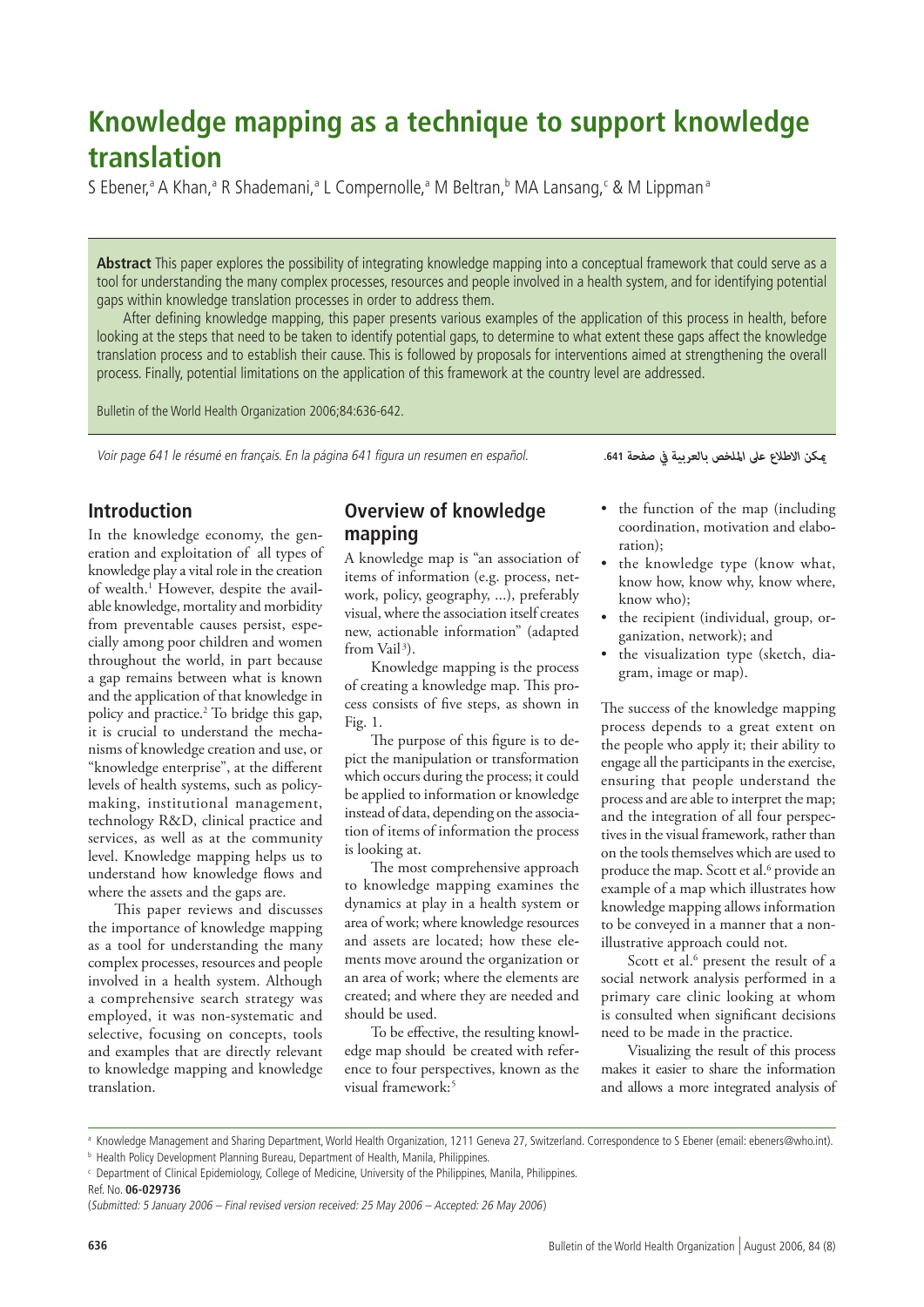the large amount of information that could not be easily captured in a single table or piece of text and already provides some possibilities for analysis (e.g. the identification of hubs corresponding to the person who is most often consulted).

## **Examples of application of knowledge mapping**

The examples from the literature can be grouped according to the health-system levels: policy-making, institutional management, technology R&D, clinical practice and services, and the community. Most emphasis is put on the exercise which took place in the Philippines as this is the most recent and is also the closest to the framework presented in the next section.

#### **The institutional level**

Examples of knowledge mapping at the institutional level are difficult to find, mainly because many of these projects are bound by non-disclosure agreements which make them inaccessible to third parties.

Nevertheless a comprehensive mapping was performed by the Swiss pharmaceutical company Hoffmann-La Roche to improve the (knowledge-intensive) process for the approval of new drugs and

therefore decrease the time-to-market of new products.7 Starting from catalogues of relevant experts or "Yellow Pages", the map also included a question tree, examples of best practice as well as knowledge links showing with whom and at what point in the process a person or group should have shared their knowledge. The use of this map not only resulted in a reduction of the processing time but in a better recognition of the work performed by the employees.

#### **The community level**

The Hawaii Department of Health used concept mapping techniques to engage experts and local stakeholders in defining the community and system factors that affect the behaviour of individuals in relation to tobacco, nutrition and physical activity.8 This exercise allowed them to rapidly define the feasibility and importance of each factor and therefore to develop a health improvement plan for the state in a timely fashion.

#### **The policy level**

The first example is that of Ecuador, where the US Agency for International Development conducted a political mapping exercise in the context of the introducing of new methods of financ-



*Source*: adapted from Ref. 4.

*WHO 06.107*

### **Special Theme – Knowledge Translation in Global Health S Ebener et al. Knowledge mapping to support knowledge translation**

ing health service delivery. The map which resulted from this exercise helped the health sector reform team to reduce the opposition of health worker labour unions to the reform.9

PolicyMaker software<sup>10</sup> is also used in the context of political mapping exercises in:

- the Dominican Republic, where it has been applied in a team-building effort for the Health Reform Group, with support from the Inter-American Development Bank;<sup>11</sup>
- Mexico, where it has been used in an assessment of the political feasibility of a major reform of the national health system.12 The political analysis was carried out in conjunction with a comprehensive examination of the epidemiological, economic, organizational and financial factors that affect health system reform in Mexico.

#### **Philippines**

Another example of mapping at the policy level is that of the Philippines' Department of Health (DOH) which took place as part of a "knowledge audit". This exercise looked into the knowledge assets related to policy-making processes, taking into account some of the bureaus and units in the DOH which were involved in the development of policy for the health sector reform. Specifically, the study identified the assets of each bureau in terms of databases, documents, professional knowledge and links with stakeholders. The study also tried to determine how the policies of the central office of the DOH would trickle down and be adopted by the local government units.

The knowledge management framework that was considered for this exercise consisted of three layers.

- *The core processes of policy development*: these processes represent the organizational context in which critical information and knowledge is needed.
- *The five core knowledge activities*: these are identification, creation, storage, sharing and use of knowledge.
- *Personal and organizational knowledge capabilities*.

Based on the above framework, documents were reviewed and interviews were conducted using structured matrices. These interviews involved key personnel at both the national and subnational levels of the DOH and some staff of selected local governments.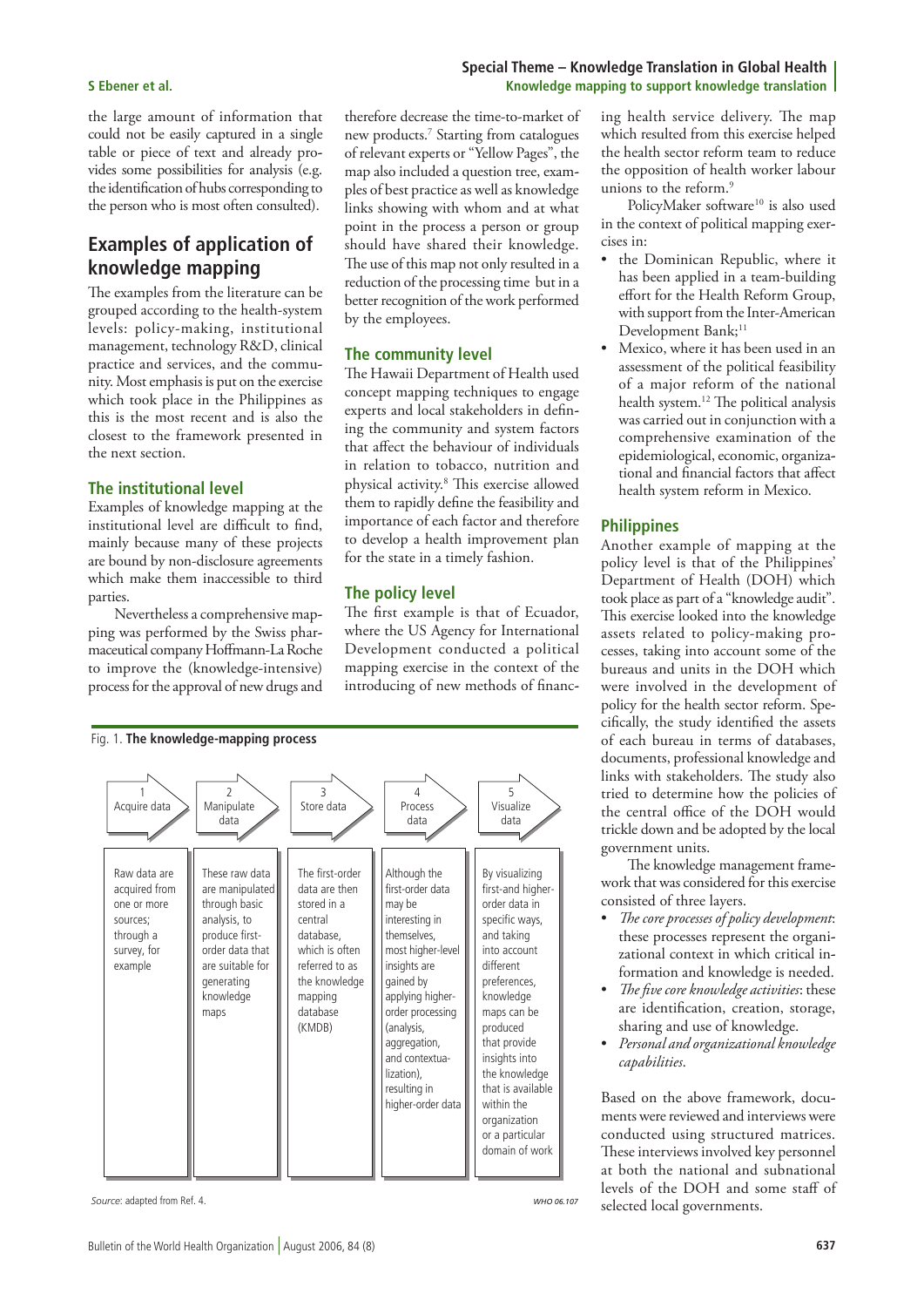#### **Special Theme – Knowledge Translation in Global Health Knowledge mapping to support knowledge translation S Ebener et al.**

Even before knowledge maps had been generated, this exercise allowed the identification of knowledge assets and resources as well as of the knowledge gaps and weaknesses in policy-making. It was able, for example, to verify that the main *knowledge assets and resources* for DOH policy-making are health staff, information systems, databases and health research. These knowledge resources are being used for policy development. However, gaps were also identified; such as incomplete, outdated or unreliable databases; insufficient reports on the monitoring of implemented policies; absence of a systematic approach for linking research results with the core processes of policy-making; and lack of systematic diagnosis and documentation of best practices in the field. Furthermore, there were areas of weakness in professional knowledge, which highlighted the need to improve staff capability for policy analysis and political mapping, as well as their skills in professional legislative lobbying and negotiation.

In terms of the *core processes from knowledge creation to sharing*, this first phase of the mapping process also revealed some inadequacies which included weak monitoring and evaluation systems and limited documentation of "lessons learned" and good practices. There were also serious flaws in knowledge storage. The responsibilities for maintaining, updating and assuring the integrity and quality of the existing databases in the various technical fields and DOH units were not always adequately defined. In addition, procedures and methods to make tacit knowledge explicit were weak: no expertise database or mechanisms to preserve the knowledge of staff or experts leaving the DOH have yet been institutionalized.

This exercise also emphasized weaknesses in terms of *knowledge flows*, either top-down or bottom-up, in the policymaking process. In a devolved health system, the numerous interfaces in the line of control of the DOH and at the local government level create risks of errors and flaws in the transmission, interpretation and operationalization of policies issued at the level of local government units. The policy cycle was most commonly broken when a local government unit implemented the policies developed by the DOH.





## **Knowledge mapping in the context of knowledge translation**

Knowledge translation (KT) has been proposed as a strategy to help bridge the know–do gap. The term was coined by the Canadian Institutes of Health Research<sup>13</sup> and has been defined as "the synthesis, exchange and application of knowledge by relevant stakeholders to accelerate the benefits of global and local innovation in strengthening health systems and improving people's health".14

Knowledge translation is a complex process, involving factors such as the type of knowledge in question, its perceived relevance, the actors involved and the context. What is considered to be knowledge may vary from context to context; identifying potential gaps and proposing means of filling them is an additional challenge.

Knowledge mapping offers an opportunity to elucidate and assist with the analysis of complex processes and hence play a role in knowledge translation. This paper will initiate the exploration by providing a potential framework for undertaking this analysis based on the examples described above. The exploration will be structured around a pro-

posed framework (Fig. 2) which uses knowledge mapping as a technique for identifying potential gaps or flaws in the knowledge translation process. The framework consists of a set of associated knowledge maps.

Combining all of the layers allows decision-makers to understand the knowledge translation process by providing answers to the following questions:

- *Research priorities*: Who sets them? (e.g. researchers, communities, ministry officials, external donors, national funding agencies, task forces, networks or universities). Who enforces them? What factors are used to determine priorities?
- *Research proposals*: How are they subm mitted? To whom are they submitted? Do they have a knowledge translation component (i.e. a mechanism to promote or guarantee use)? Who follows up on proposals, whether accepted or rejected? How is information about proposed research disseminated?
- *Research in progress*: Who monitors research being carried out? Who verifies that research projects have been approved? What are the consequences of carrying out research that is in breach of the regulations?
- *Completed research*: Who receives the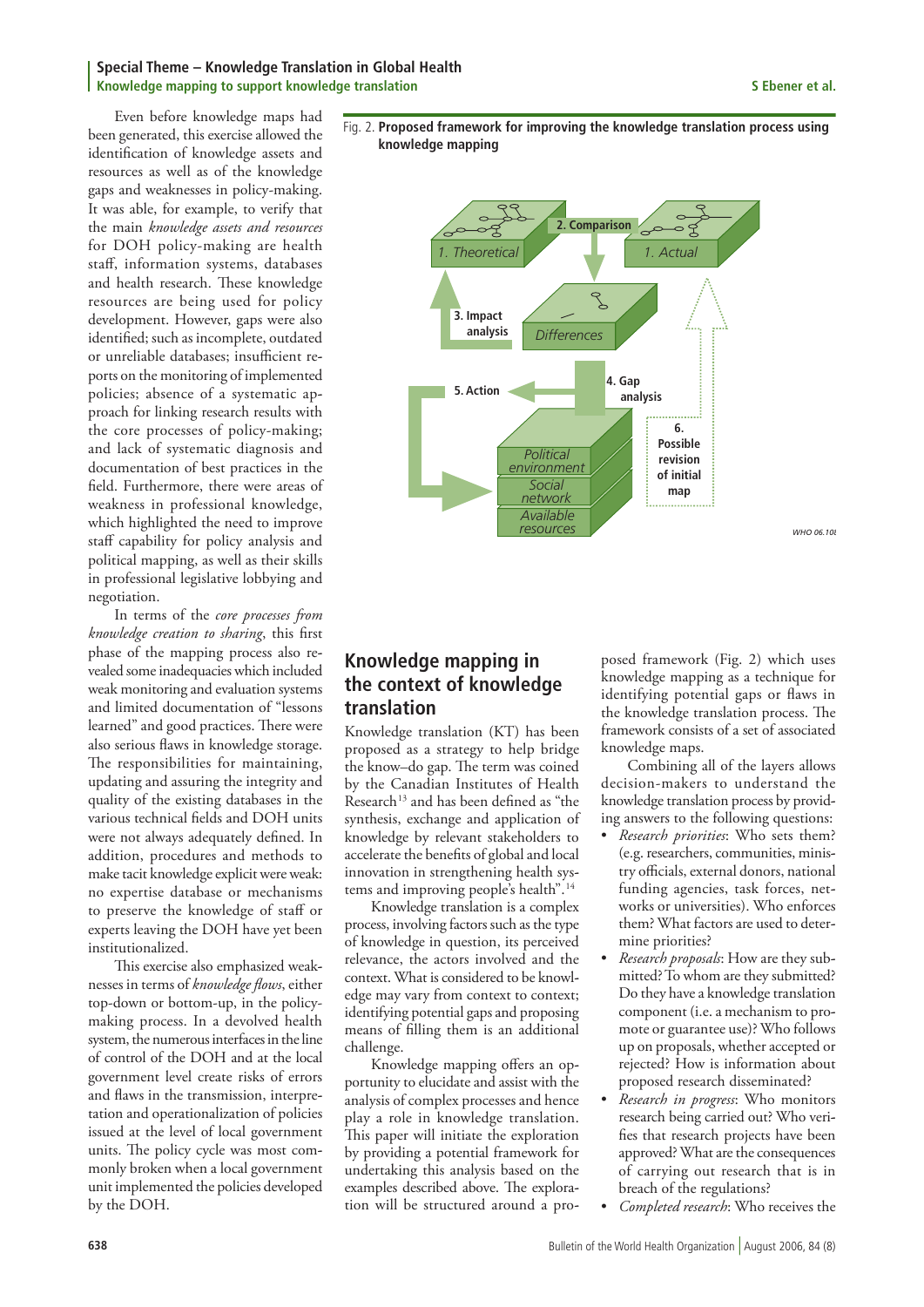results of completed research? How are the findings disseminated? Who uses them? Who owns or has access to the raw data? Who validates the findings against those of other studies? What follow-up takes place?

- *Policy-making*: Who makes policy? What is the process for policy being implemented? What kind of evidence is used? What sources of information are used? How does policy feed back into determining research priorities?
- *Knowledge from practice*: Is there a mechanism to capture the knowledge that is generated through the knowledge translation process (synthesis, exchange or application)? What are the lessons learned and the useful experiences?

This list does not aspire to be comprehensive and is limited mostly to health research. Knowledge, on the other hand, draws from a wide net of sources, including research. The process will vary from context to context as will the questions.

At the beginning of the process reported in this framework (indicated by the number 1 in Fig. 2), both a theoretical and an actual map are generated.

- The first map depicts all of the key players, knowledge assets and resources, as well as providing an indication of the flows *seen* as necessary for effective knowledge translation. This map represents a *theoretical* translation process, i.e. how knowledge *should* circulate, based on the elements and structures as depicted in the map.
- The second map depicts the same elements as the first map, but this time as they are observed in the knowledge translation process currently in place. This map represents the *actual* translation process, i.e. how knowledge *does* circulate.

The comparison between the two maps  $(\text{step } 2)$  aids decision-makers in recognizing potential gaps or flaws in the process and helps them to identify possible improvements. The identification of potential gaps might be enhanced by following a product through its life-cycle. For example, for a research proposal, the theoretical processes involved in producing the proposal (as depicted on the theoretical map layer) could be examined to see if they are a faithful representation of what happens in practice (as depicted on the actual map layer).

This comparison alone may provide

a wealth of information. The real impact of these gaps, however, as well as their causes, will not necessarily be straightforward. Separate analyses will therefore be required, starting with an impact analysis (step 3), to gain more insight. At this stage it might emerge that the theoretical map was incorrect and that some players, connections or flows were not necessary for optimal knowledge translation. In this case the theoretical representation of the knowledge translation process would have to be modified and the comparison with the actual process redone (step 2).

If it is confirmed that some of the gaps do have an impact on the knowledge translation process, the identification of their cause(s) would then take place in the context of a gap analysis (step 4), which would consider the following non-exhaustive list of layers:

- the political environment; • the social network; and
- the available resources.
- The objective of *political mapping*, which can be compared to the political analysis

described by Reich,<sup>10,15</sup> would be to identify facilitators and potential obstacles to the effective translation of knowledge resulting from policies or political considerations in place (cost-effectiveness, strategies). See section on application of knowledge mapping for examples.

*Social network mapping* aims to identify connections and information flows between the actors involved in the knowledge translation process. Unlike many other uses of social network analysis, $16,17$  the primary concern is not the strengths of network ties, or topics such as innovation, diversity, power relations or the propagation of rumours. The premise of this use of social network analysis is that the actual execution of work processes involves relationships between people other than those found on organization charts. Mapping these relationships produces not a "top-tobottom" set of boxes as found on an organization chart, but rather a variety of different patterns which may change over time in response to both formal and informal forces. Such patterns can establish themselves on the basis of several parameters which include:

- working structure (team-based) and management;
- geography;
- connectivity (information and communication technologies);
- politics;

### **Special Theme – Knowledge Translation in Global Health S Ebener et al. Knowledge mapping to support knowledge translation**

- culture; and
- opportunities (e.g. meetings and conferences).

The same set of parameters would be considered in the context of the gap analysis. Each parameter could be considered as a sub-layer of social network mapping.

Each of these parameters could also be the cause of a knowledge gap between some actors, which would have an impact on the translation of knowledge within the system. Careful consideration should be given to the parameter(s) selected for this mapping, especially if several parameters are integrated into a single measure.

Finally, the availability of *resources* would be mapped in a new layer containing information regarding not only the location of the financial and material assets, but also the expertise available at each step of the knowledge translation process. In this regard, this layer would go one step further than the social network layer by attaching expertise and skills to each of the players. This way the individual attributes of the players are exposed relative to their network roles as well as to the professional roles that they play. Links to expertise locator systems, profiles or Yellow Pages are a further step that could turn a knowledge map from a visual representation into a practical tool for navigating within a knowledge-based system. Another purpose for such analysis could be to inform capacity building or competency development planning at the individual, unit and organization levels.

In any case, this analysis would be of value only if it led to concrete actions to be taken (step 5). These actions might have an impact on all or a subset of the layers used for performing the gap analysis and should lead to the revision of the original map (step 6). Priority should be given to the actions that lead to the greatest improvement in the knowledge translation process.

### **Discussion**

The following discussion touches upon some of the challenges that remain, the added value of this conceptual exercise and the necessity to ensure that the processes envisioned are actionable within realistic time periods and carried out with a strong mandate as highlighted in the conclusion. Several next steps are also identified.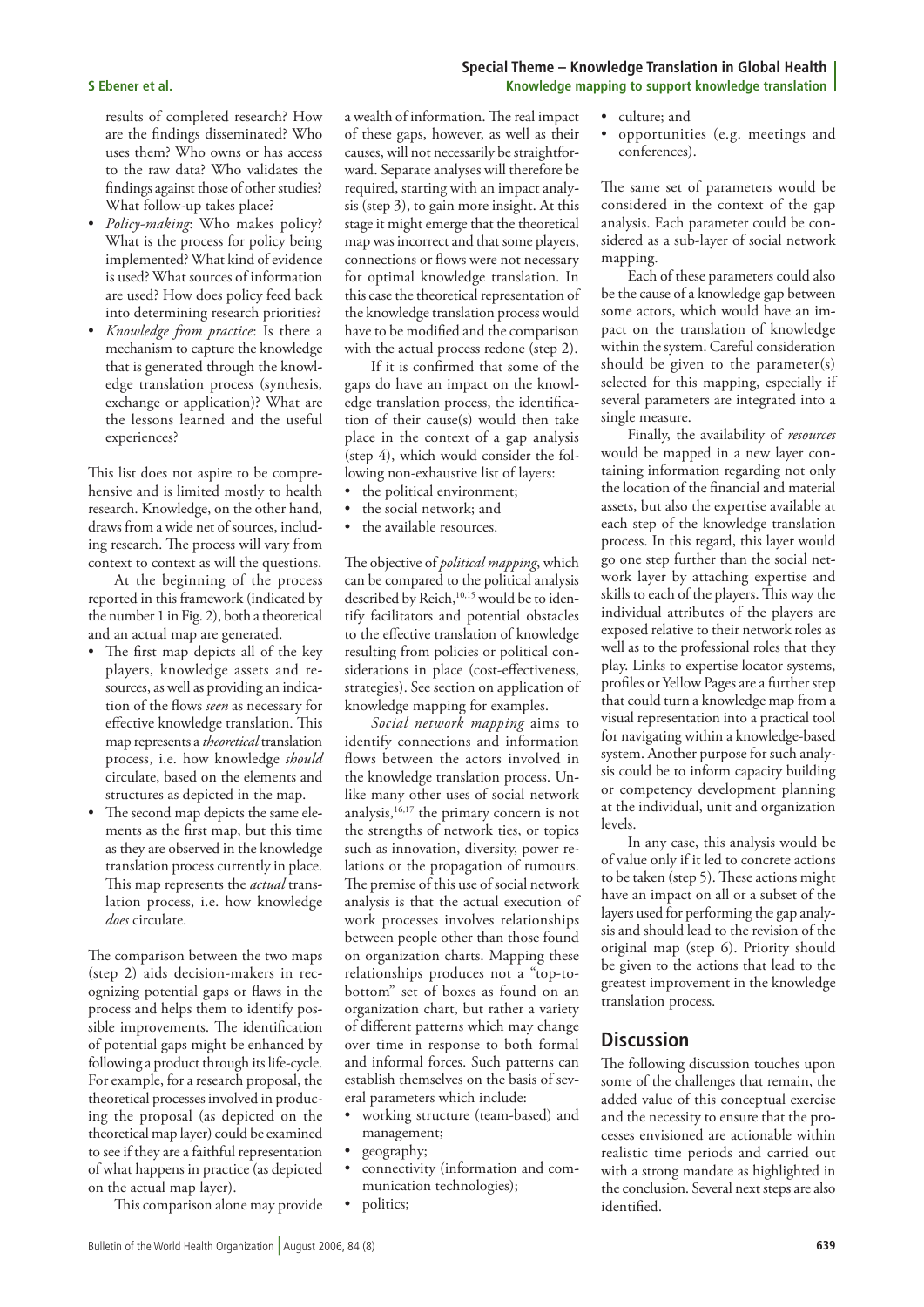#### **Special Theme – Knowledge Translation in Global Health Knowledge mapping to support knowledge translation S Ebener et al.**

#### **Challenges**

Some challenges remain to be addressed. The first concerns the need, in some situations, to have a theoretical representation of the knowledge translation process It will also be crucial to identify the kind of knowledge to be considered.18

Secondly, there is the issue of availability of the information necessary to draw these different maps. Challenges in this regard will depend on the complexity of the data to be used; its accuracy; its diversity, depending on the stakeholders and actors involved; and the possibility of estimating and illustrating uncertainty, which might result from the compilation and combination of data from different sources. All of this is closely related to the information technology systems and databases that should be in place to provide health researchers and managers with the necessary data.

The variety and complexity of the  $data$  available as well as the level of  $un$ certainty might represent an important limitation when the objective of the mapping exercise is to perform a comparison between two different knowledge translation processes or the different contexts in which the same process is applied.

By attempting to identify gaps in the process, this framework goes further than the one proposed by Den Hertog et al.19 for mapping innovation processes in health care services. This is because the gap analysis proposed here might identify issues located at various levels of the translation process and would therefore involve a large number and range of actors (political entities, researchers, service providers, patient groups and civil society). This may lead to a series of actions that require the support of strong leadership, not only in countries but, depending on the actors involved, also within the international community, to ensure a real impact on the knowledge translation process.

Moreover, the exercise in the Philippines has shown that knowledge mapping is a rigorous and meticulous exercise requiring dedicated time and staff participation. Given the many activities competing for priority within the DOH, the mapping activities are considered additional duties and are therefore given less importance by the staff involved, resulting in incomplete

and sometimes haphazardly undertaken knowledge mapping audit project matrices and questionnaires. Stakeholder involvement and understanding of the value of the mapping exercise are thus important. This exercise also demonstrated that valuable information can be obtained through the application of the knowledge mapping process even without drawing the map. It will nevertheless be interesting to see what added value the map provides once drawn.

## **Conclusion**

Knowledge mapping has the advantage of being concrete and tactical. It makes tacit and explicit knowledge graphic and visual. The analysis and application phases of process-based knowledge mapping are oriented towards the definition and planning of a pragmatic project or activity, or towards implementation of a knowledge management strategy or programme. Knowledge mapping also has the potential to increase the involvement of the key stakeholders in the process, enabling them to influence it and therefore to ensure more effective outcomes.

Even if the proposed knowledge mapping framework remains abstract at this stage, the application of the conceptual framework proposed in this paper could support the identification of gaps in the knowledge translation process and their potential causes. The value is to a great extent in the process itself and in increasing people's understanding of the complexity of health systems, enabling them to be more informed actors within it. The information gained can be used to find ways of avoiding duplication of effort, to link people working on similar issues and to provide the information for more advanced types of analysis.

It is also important to note that the knowledge translation process is not static and will change over time. It is therefore necessary to ensure that the framework can be applied within a relatively short time to avoid proposing actions that would no longer be relevant at the time of completion. Moreover, because of its dynamic nature, it will be necessary to define the frequency at which the comparisons between the theoretical and the actual representation of the process should take place.

#### **Next steps**

This proposed conceptual framework needs to be further tested at the country and local levels, going beyond the few experiences cited in this paper and eventually refining the knowledge mapping processes that are most effective in translating knowledge into better health. Nevertheless this framework does constitute a first step in the direction of generating guidelines and protocols that would allow countries or institutions to apply the knowledge mapping process. This might serve as an advocacy tool and a practical means for more efficient management of scarce resources and leveraging of additional ones as well as for the possible introduction of incentives for improving the quality of outcomes in identified areas. It could also help to prioritize interventions and provide evidence that the entire public health sector (or entire health system) needs to be engaged in the improvement of the knowledge translation process, as piecemeal efforts will not be successful.

Finally, there are some aspects that have not been addressed in this paper, such as the power of mapping on the basis of geography to integrate large amounts of information and data into single pictures. The mapping of district health services in the Tanzania Essential Health Interventions Project (TEHIP) is a good example of such an application and has had a substantial impact on decision-makers.<sup>20</sup>

#### **Acknowledgements**

The authors would like to express their special thanks to Dr Serafin Talisayon, WHO Knowledge Management Framework Project Consultant, Center for Conscious Living Foundation, Phili ippines; Ms Crispinita Valdez and Ms Charity Tan, Information Management Service, Department of Health; and Ms Rosa Gonzales, Health Policy Development and Planning Bureau, Department of Health Manila, Philippines, for their invaluable contributions.

They would also like to express their gratitude to Professor Michael Reich for his invaluable feedback and input.

**Competing interests:** none declared.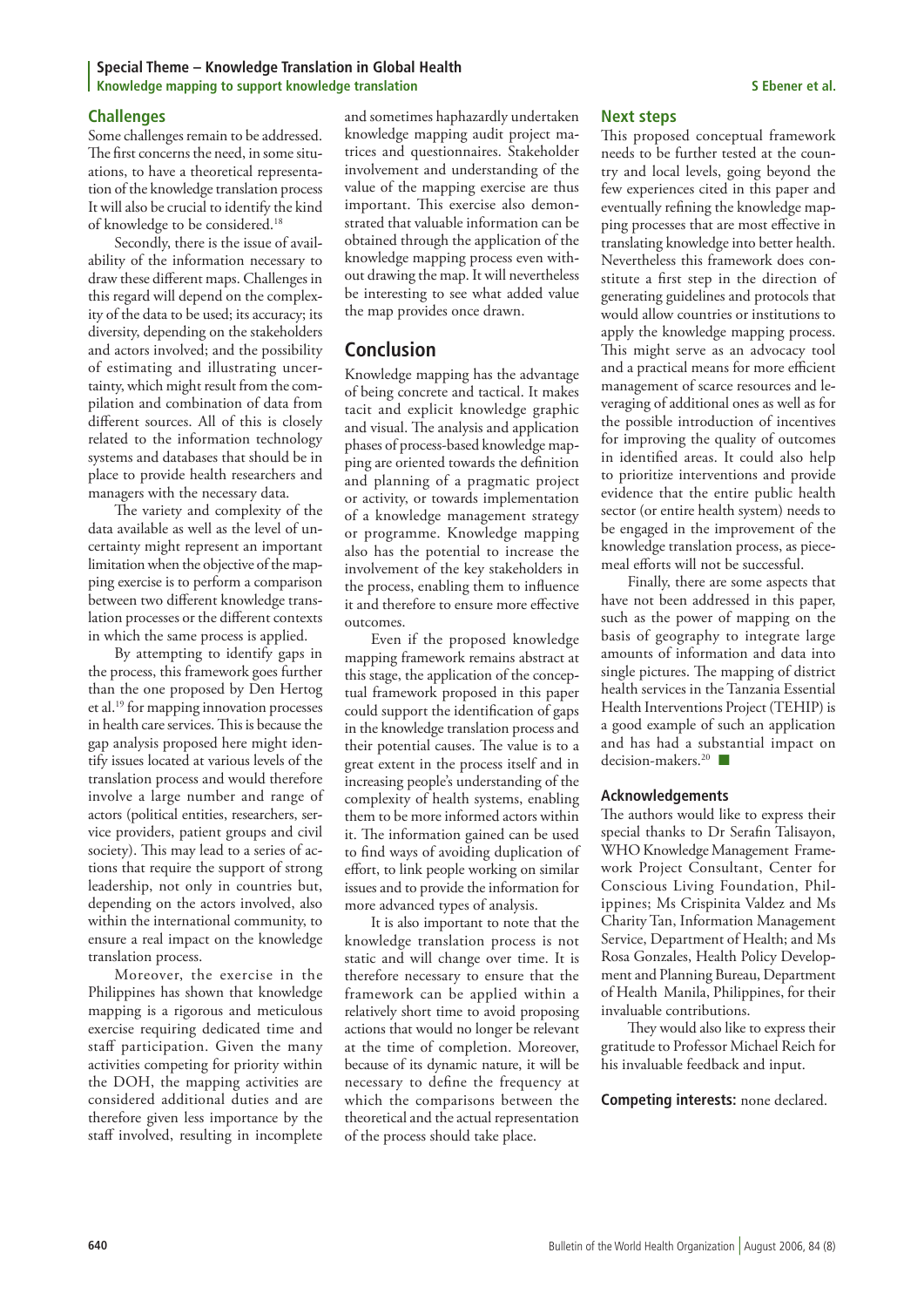#### **Résumé**

### **La cartographie des connaissances : une technique facilitant l'application du savoir**

Le présent article étudie les possibilités d'intégrer la cartographie des connaissances dans un cadre conceptuel permettant de comprendre les processus multiples et complexes, les ressources et les acteurs intervenant dans un système de santé et d'identifier les éventuelles insuffisances des processus d'application des connaissances afin d'y remédier.

Après avoir défini la notion de cartographie des connaissances, l'article présente divers exemples d'application de ce procédé dans le domaine de la santé, avant d'examiner les mesures nécessaires pour identifier les insuffisances éventuelles, déterminer à quel point ces insuffisances perturbent les processus d'application des connaissances et en établir les causes. Il expose ensuite des propositions d'interventions visant à renforcer le processus global. Enfin, il examine les limites auxquelles pourrait se heurter l'application de ce cadre à l'échelle d'un pays.

### **Resumen**

### **El mapeo de los conocimientos como técnica de apoyo a la traslación de conocimientos**

En este artículo se analiza la posibilidad de integrar el mapeo de conocimientos en un marco conceptual que podría servir de instrumento para comprender los muchos procesos complejos, recursos y personas implicados en un sistema de salud, así como para identificar posibles vacíos en los procesos de traslación de los conocimientos e intentar subsanarlos.

Tras definir el mapeo de conocimientos, se presentan diversos ejemplos de la aplicación de ese proceso en el marco de la salud, para pasar luego a examinar las medidas que es necesario tomar para identificar las posibles lagunas, determinar en qué medida esas deficiencias afectan el proceso de traslación de conocimientos, y establecer el origen de las mismas. Seguidamente se hacen algunas propuestas para implementar intervenciones encaminadas a fortalecer el proceso general. Por último, se abordan las limitaciones potenciales de la aplicación de este marco a nivel de país.

الخطوات التي ينبغي اتباعها للتعرُّف على الثغرات المحتملة وعلى المدى<br>الذي عكن لهذه الثغرات أن تؤثـُّر فيه على عملية ترجمتها إلى واقع ملموس<br>وللتعرُّف على الأسباب. وأخيراً يقدِّم المقال اقتراحات حول التدخُّلات التي<br>تستهدف تع

**ملخص**<br>رسم **خريطة المعارف كوسيلة لدعم ترجمة المعارف إلى واقع ملموس**<br>نستقصي في هذا المقال إمكانية إدراج رسم خريطة المعارف ضمن إطار عمل<br>مفاهيمي عكن أن تستخدم كأداة لفهم الكثير من التعقيدات في النظام<br>الصحي بالنسبة للأشخاص وا

### **References**

- 1. Pablos-Mendez A, Shademani R. Knowledge translation in global health. J Contin Educ Health Prof 2006;26:81-6.
- 2. Pablos A, Chunharas S, Lansang MA, Shademani R, Tugwell P. Knowledge translation in global health. Bull World Health Organ; 2005;83:723.
- 3. Vail E. Knowledge mapping, getting started in knowledge management. Babson Park (MA): Center for Information Management Studies; 1997. CIMS Working Paper Series #97-04.
- 4. Huijsen W-O, Driessen S, Swaak J. Knowledge mapping advances, report on the work package "knowledge mapping" of the Metis project 2003. Amsterdam: Metis; 2004.
- 5. Burkhard R. Knowledge visualization the use of complementary visual representations for the transfer of knowledge. A model, a framework, and four new approaches. Swiss Federal Institute of Technology (ETH): Zurich; 2005.
- 6. Scott J, Tallia A, Crosson JC, Orzano AJ, Stroebel C, DiCicco-Bloom B, et al. Social network analysis as an analytic tool for interaction patterns in primary care practices. Ann Fam Med, 2005;3:5.
- 7. Seemann P. A prescription for knowledge management: what Hoffman-La Roche case can teach others. Managing Organisation Knowledge Center for Business Innovation Journal 1998; 2003. Available from: http://www. providersedge.com/docs/km\_articles/A\_Prescription\_for\_KM.pdf
- 8. Trochim WMK, Milstein B, Wood BJ, Jackson S, Pressler V. Setting objectives for community and systems change: an application of concept mapping for planning a statewide health improvement initiative. Health Promot Pract 2003:1-12
- 9. Center for Democracy and Governance. Policy implementation: what USAID has learned. Washington, DC: Center for Democracy and Governance; 2001. Report no. PN-ACH-306
- 10. Reich ME. Political mapping of health policy: a guide for managing the political dimensions of health politics. Boston: Harvard School of Public Health; 1994.
- 11. Glassman A, Reich MR, Laserson K, Rojas F. Political analysis of health reform in the Dominican Republic. Health Policy and Planning 1999;14:115-6.
- 12. González Rossetti A, Soberón Acevedo G, Frenk Mora J, Reich MR, Martínez Valle A. La Dimensión Política en los Procesos de Reforma del Sistema de Salud. [The political dimension in the health system reform process.] Mexico City: Fundación Mexicana para la Salud; 1995.
- 13. Canadian Institutes of Health Research. Knowledge translation strategy 2004–2009. Ottawa: Canadian Institutes of Health Research; 2000. Available from: http://www.cihr-irsc.gc.ca/e/26574.html#introduction
- 14. Bridging the "know-do" gap. Report from the meeting on Knowledge Translation in Global Health. 10–12 October 2005. Geneva: World Health Organization; 2006.
- 15. Reich MR. The politics of reforming health policies. IUHPE Promotion & Education. Vol. IX/4. Paris: International Union for Health Promotion and Education; 2002.
- 16. Huckfeldt RR, Johnson PE, Sprague J. Political disagreement: the survival of diverse opinions within communication networks. Cambridge: Cambridge University Press; 2004.